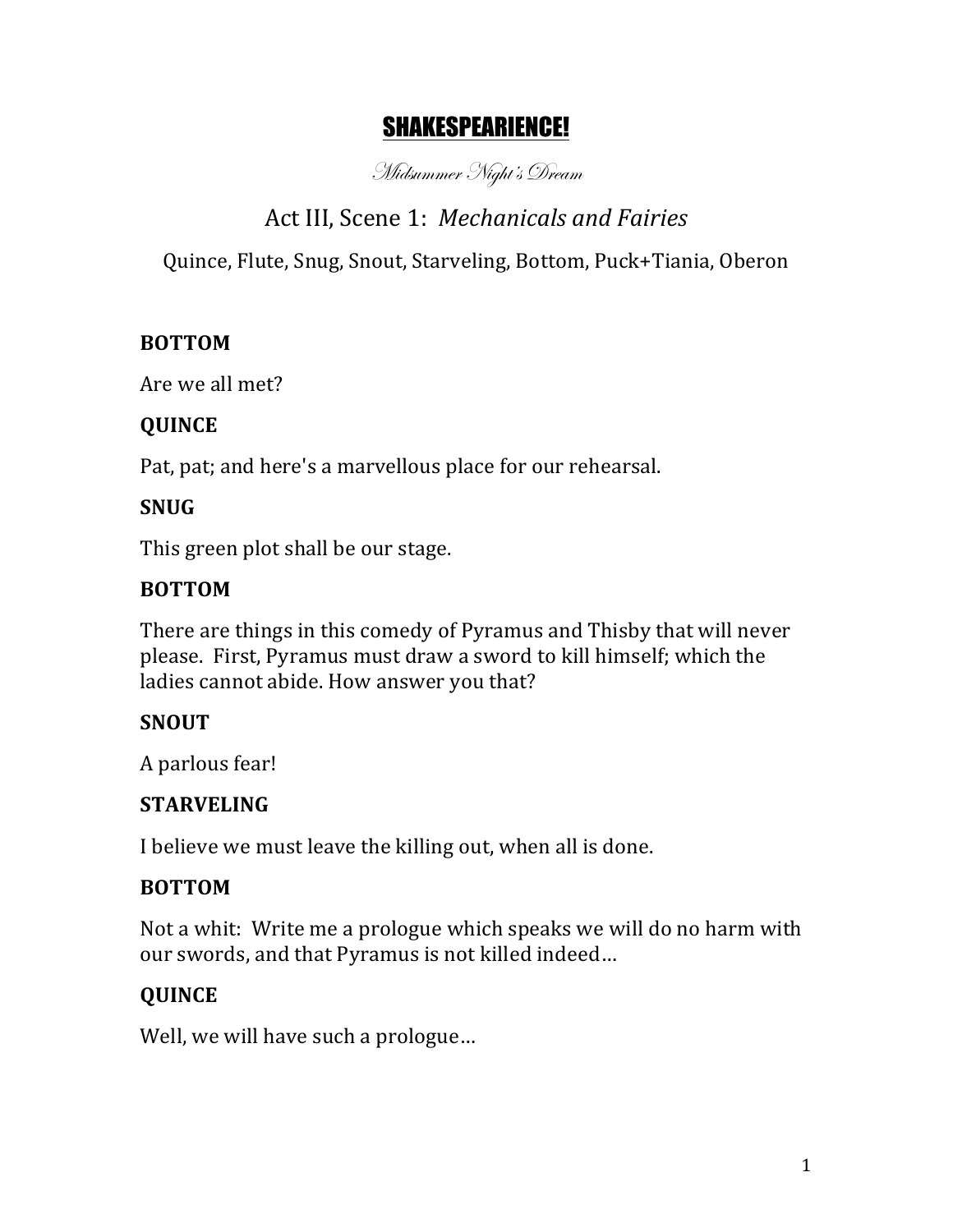# **SNUG**

and it shall be written in eight and six!

# **BOTTOM**

No, make it two more; let it be written in eight and eight.

# **SNOUT**

Will not the ladies be afeard of the lion?

# **STARVELING**

I fear it, I promise you.

#### **BOTTOM**

Masters, to bring in--God shield us!--a lion among ladies, is a most dreadful thing and we ought to look to 't.

# **SNOUT**

Therefore another prologue must tell he is not a lion.

# **BOTTOM**

Nay, he himself must speak through, saying 'Ladies,'--or 'Fair-ladies, I would wish you,'--or 'I would request you,'--or 'I would entreat you,--not to fear, not to tremble...

# **QUINCE**

Well it shall be so. But, you know, Pyramus and Thisby meet by moonlight.

# **SNOUT**

Doth the moon shine that night we play our play?

# **BOTTOM**

A calendar, a calendar! Find out moonshine, find out moonshine.

# **QUINCE**

Yes, it doth shine that night.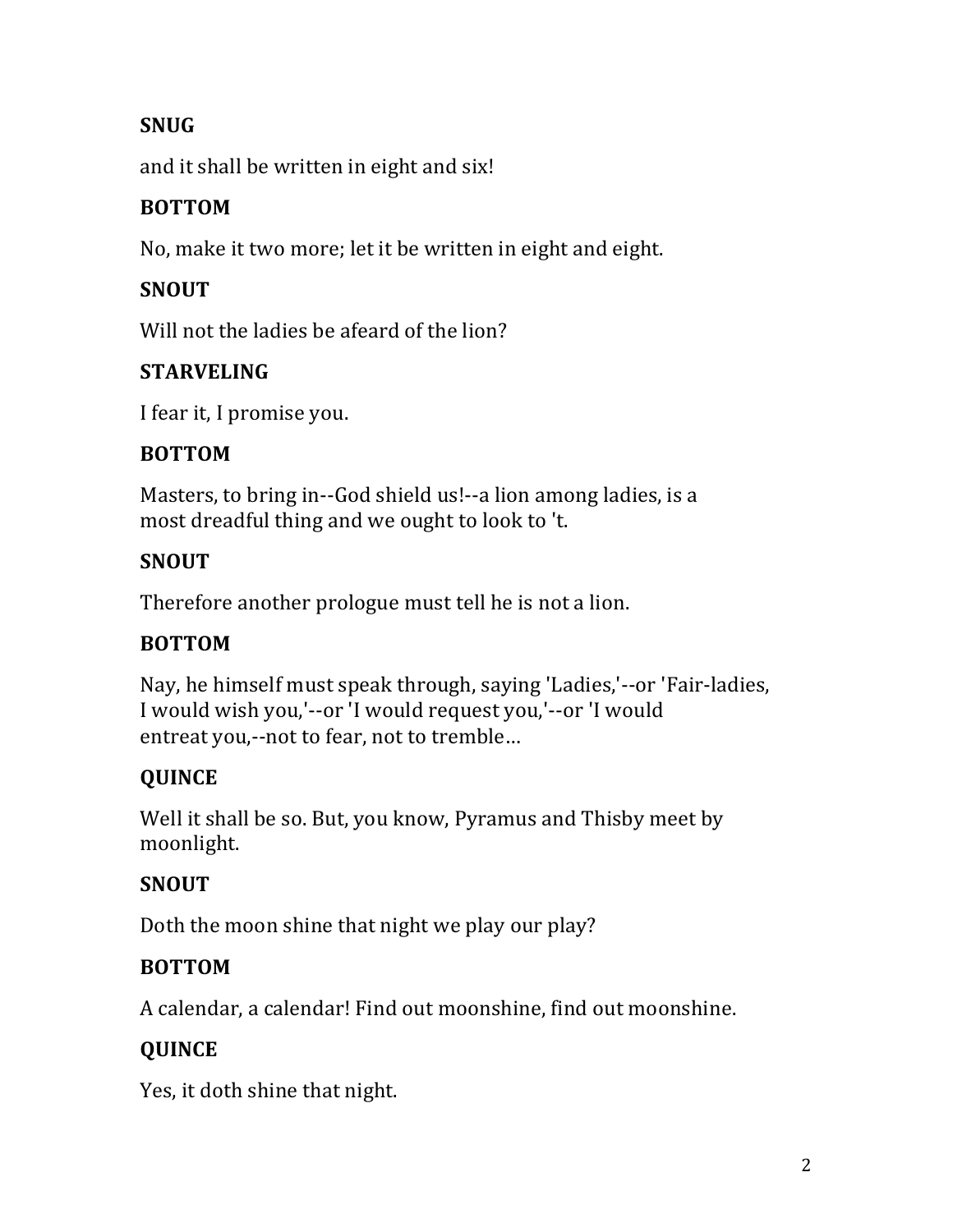### **BOTTOM**

Why, then may you leave a casement of the great chamber window, where we play, open, and the moon may shine in at the casement.

### **SNUG**

Ay; or else one could come in to present, the person of Moonshine.

# **QUINCE**

Then, there is another thing: we must have a **wall** in the great chamber; for Pyramus and Thisby says the story, did talk through the chink of a wall.

#### **SNOUT**

You can never bring in a wall. What say you, Bottom?

#### **BOTTOM**

Some man or other must present Wall: a let him hold his fingers thus, and through that cranny shall Pyramus and Thisby whisper.

#### **SNUG**

If that may be, then all is well!

#### **QUINCE**

Come, sit down, every mother's son, and rehearse your parts. Pyramus, you begin: when you have spoken your speech, enter into that brake: and so every one according to his cue.

# *[Enter PUCK behind]*

#### **PUCK**

What hempen home-spuns have we swaggering here, So near the cradle of the fairy queen? What, a play toward! I'll be an auditor; An actor too, perhaps, if I see cause.

# **QUINCE**

Speak, Pyramus. Thisby, stand forth.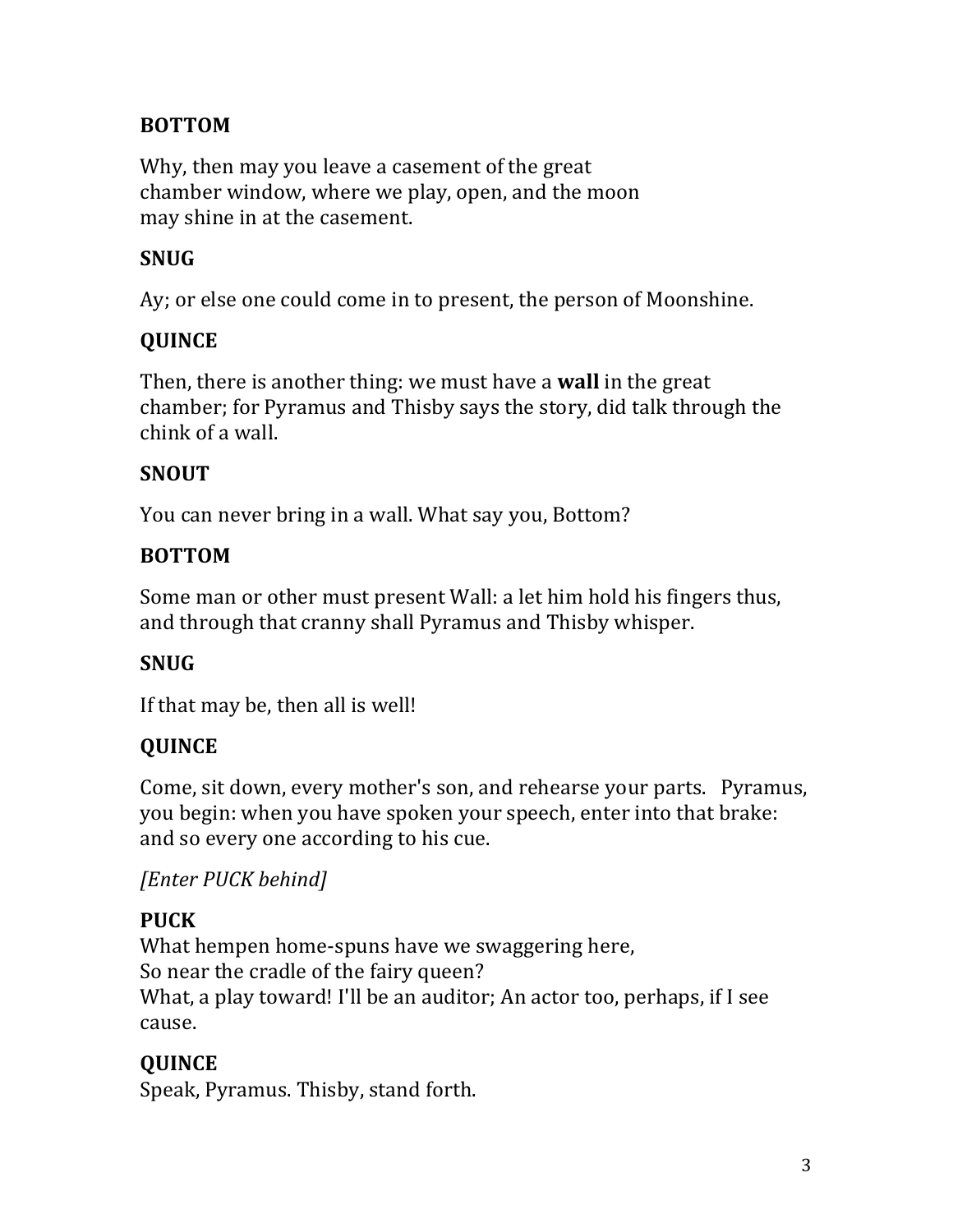#### **BOTTOM**

Thisby, the flowers of odious savours sweet,--

# **QUINCE**

Odours, ODOURS!

#### **BOTTOM**

--odours savours sweet: But hark, a voice! [Exit]

# **PUCK**

Up and down, up and down,I will lead them up and down: I am fear'd in field and town: Goblin, lead them up and down. Here comes one. *[Exit]* 

**FLUTE** Must I speak now?

#### **QUINCE**

Ay, marry, must you; for you must understand he goes but to see a noise that he heard, and is to come again.

#### **FLUTE**

I'll meet thee, Pyramus, at Ninny's tomb.

# **QUINCE**

'NINUS' tomb,' man!

#### **FLUTE**

O,--As true as truest horse, that yet would never tire.

*[Re-enter PUCK, and BOTTOM with an ass's head]* 

#### **BOTTOM**

If I were fair, Thisby, I were only thine.

# **QUINCE**

O monstrous! O strange! we are haunted. Fly, masters! Help!